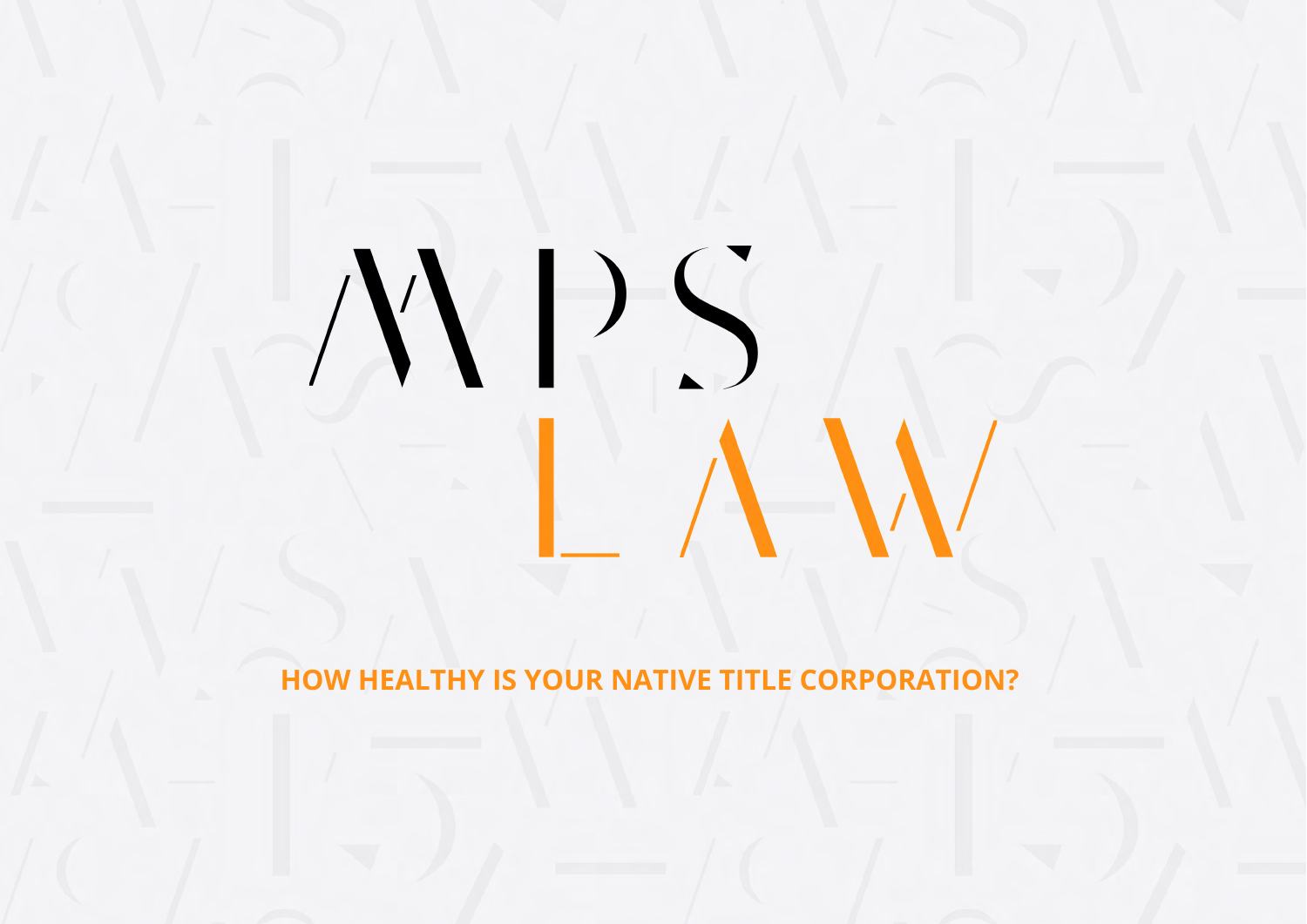## **Material considered within this checklist:**

- 1. Management of the Corporation
- 2. Legal Compliance
- 3. Directors Behaviour
- 4. The Future

Native title corporations hold, manage, and protect recognised native title rights and interests. These corporations should:

- be managed in a way that is transparent and promotes accountability;
- act in accordance with the law; and
- ensure their directors act professionally, responsibly and plan for the future.

MPS Law has worked with native title corporations (RNTBCs) and Aboriginal and Torres Strait Islander corporations across Australia and has developed this checklist to assist you in determining how healthy your corporation is. We encourage you to read this document in conjunction with our heritage survey checklist, native title benefits checklist, RNTBC AGM checklist and template letter agreement for heritage surveys in native title land. These documents are available from the MPS Law website. For a complimentary discussion about this checklist and your responses, please email this completed checklist to **info@mpslaw.com.au.**

*Note: This document is intended as a guide only to assist directors and members in ensuring their corporation is well managed. This does not constitute legal advice. The issues and questions set out are of a general nature and may not reflect your specific circumstances. There may be additional and important issues that should be considered when evaluating the actions of the corporation. If you or your organisation has a legal problem you should obtain professional advice from a legal practitioner.*

| Your name: |  |
|------------|--|
|            |  |

Your role:

Date:

 $\overline{M}$   $\overline{PS}$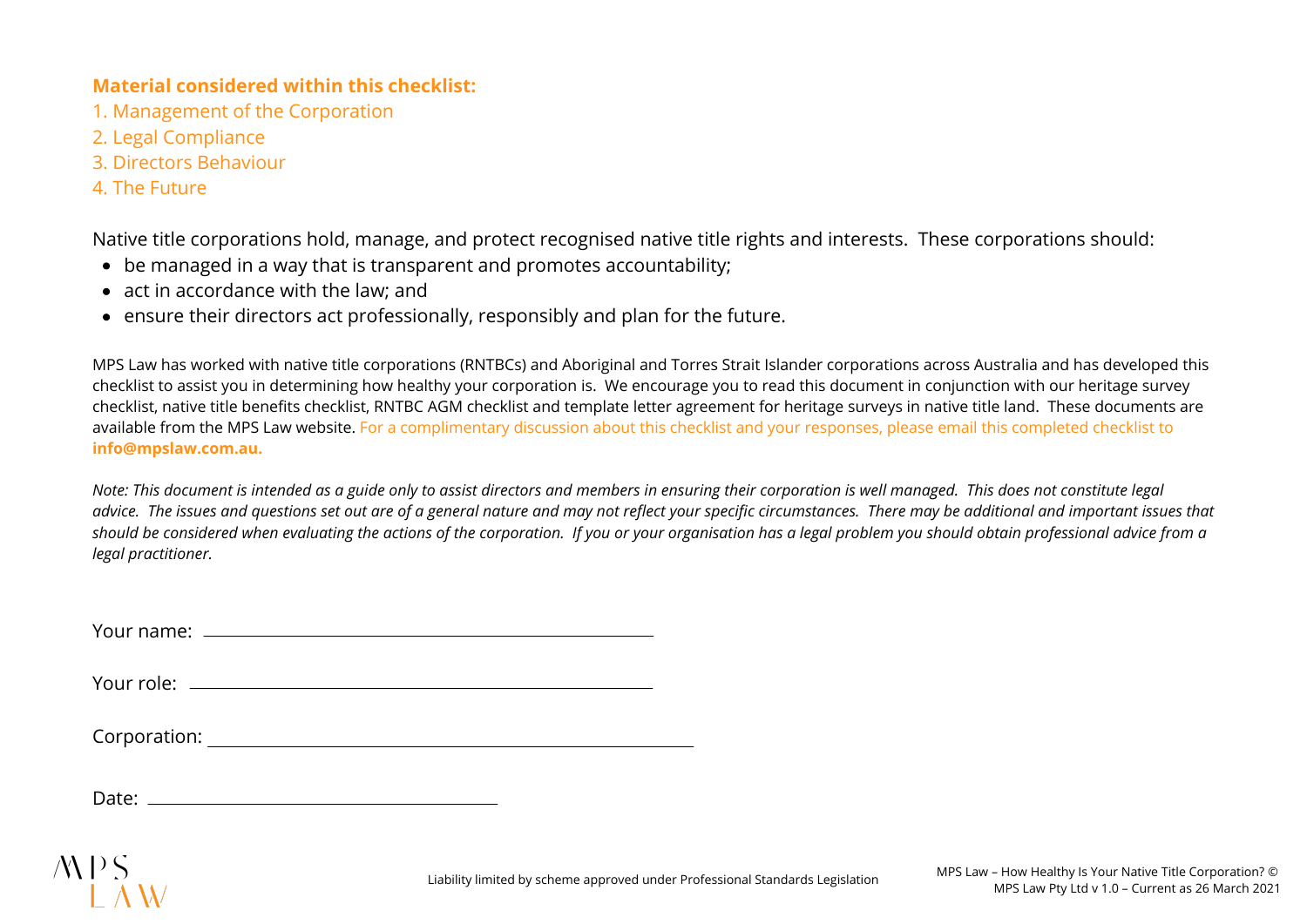| <b>Management of the corporation</b>                                                                    |                      |
|---------------------------------------------------------------------------------------------------------|----------------------|
| Transparency and accountability are essential to native title corporations. Does your corporation have: |                      |
| A code of conduct for members and directors?                                                            | Yes<br>Unsure<br>No  |
| A membership form and fair membership approval process?                                                 | No<br>Yes<br>Unsure  |
| A membership register that is properly maintained?                                                      | No.<br>Yes<br>Unsure |
| A process for making, recording and checking financial decisions?                                       | No<br>Yes<br>Unsure  |
| A risk management plan?                                                                                 | No<br>Yes<br>Unsure  |
| A written heritage survey process and policy, which can be viewed by members?                           | No<br>Yes<br>Unsure  |
| Access to financial advice?                                                                             | No<br>Yes<br>Unsure  |
| Access to legal advice?                                                                                 | Yes<br>No.<br>Unsure |
| Agreements with local governments, councils or shires about decision making?                            | Yes<br>No<br>Unsure  |
| An operational budget that explains the corporation's income and expenses?                              | Yes<br>No<br>Unsure  |
| If native title claims have been resolved, a plan for progressing the compensation process?             | No<br>Yes<br>Unsure  |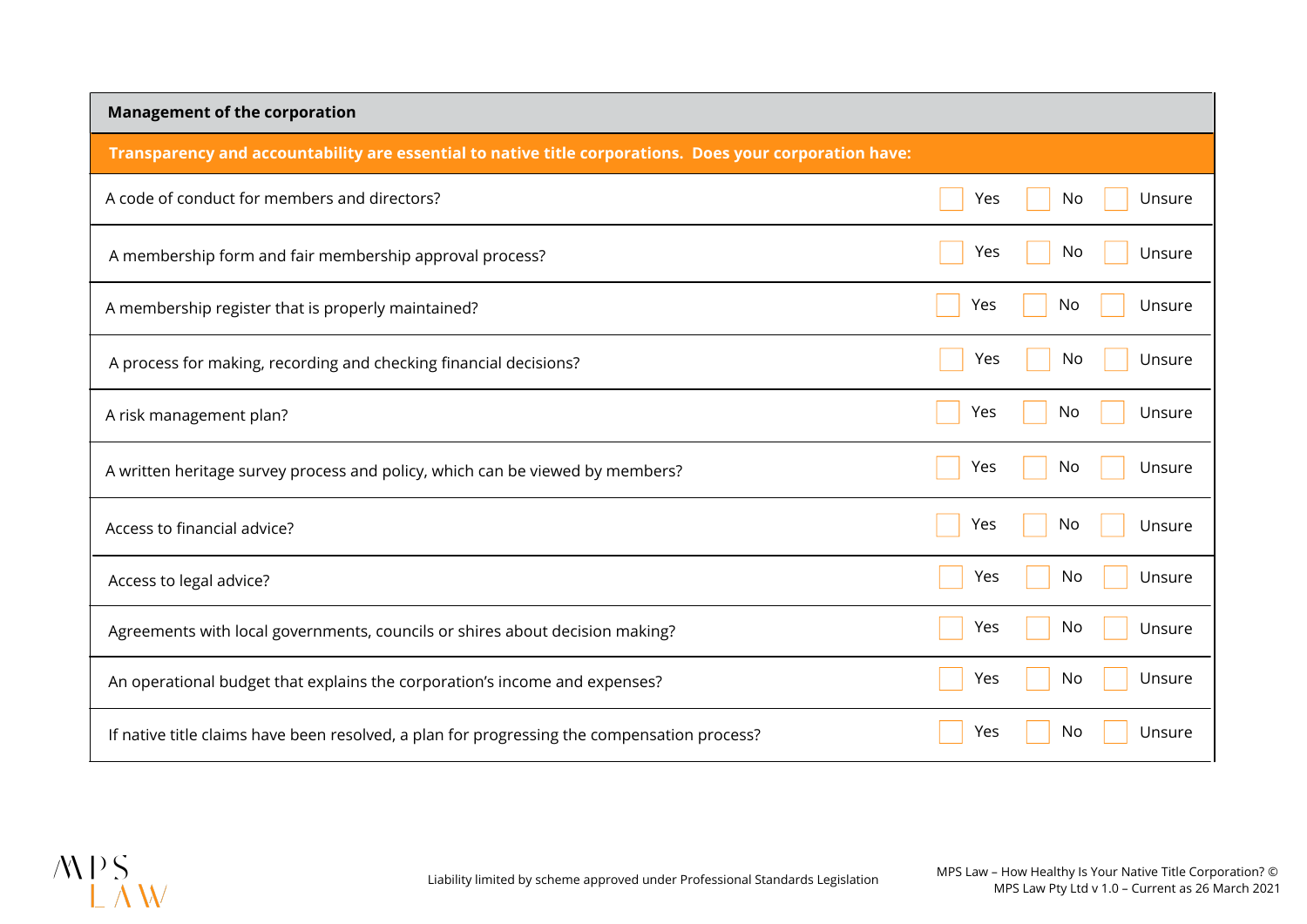| If the corporation has employees, a clear separation between the role of the board and the role of<br>employees (like a General Manager or Chief Executive Officer)? | Yes | No  | Unsure |
|----------------------------------------------------------------------------------------------------------------------------------------------------------------------|-----|-----|--------|
| Mining agreements that reflect the corporation's current circumstances?                                                                                              | Yes | No  | Unsure |
| Policies and procedures for handling complaints and questions from members?                                                                                          | Yes | No  | Unsure |
| <b>Legal Compliance</b>                                                                                                                                              |     |     |        |
| The law can be difficult to understand. Ensuring your corporation is acting in accordance with laws can be complex.                                                  |     |     |        |
| Are all resolutions properly recorded in minutes?                                                                                                                    | Yes | No. | Unsure |
| Are these minutes available for inspection?                                                                                                                          | Yes | No  | Unsure |
| Does the corporation have detailed records of its financial transactions?                                                                                            | Yes | No. | Unsure |
| Does the corporation regularly review is financial processes, including payroll processes?                                                                           | Yes | No. | Unsure |
| Does the corporation regularly review its rule book?                                                                                                                 | Yes | No  | Unsure |
| Does your corporation comply with reporting requirements to the Office of the<br>Registrar of Indigenous Corporations?                                               | Yes | No  | Unsure |
| Does your corporation provide detailed reporting and information to members?                                                                                         | Yes | No  | Unsure |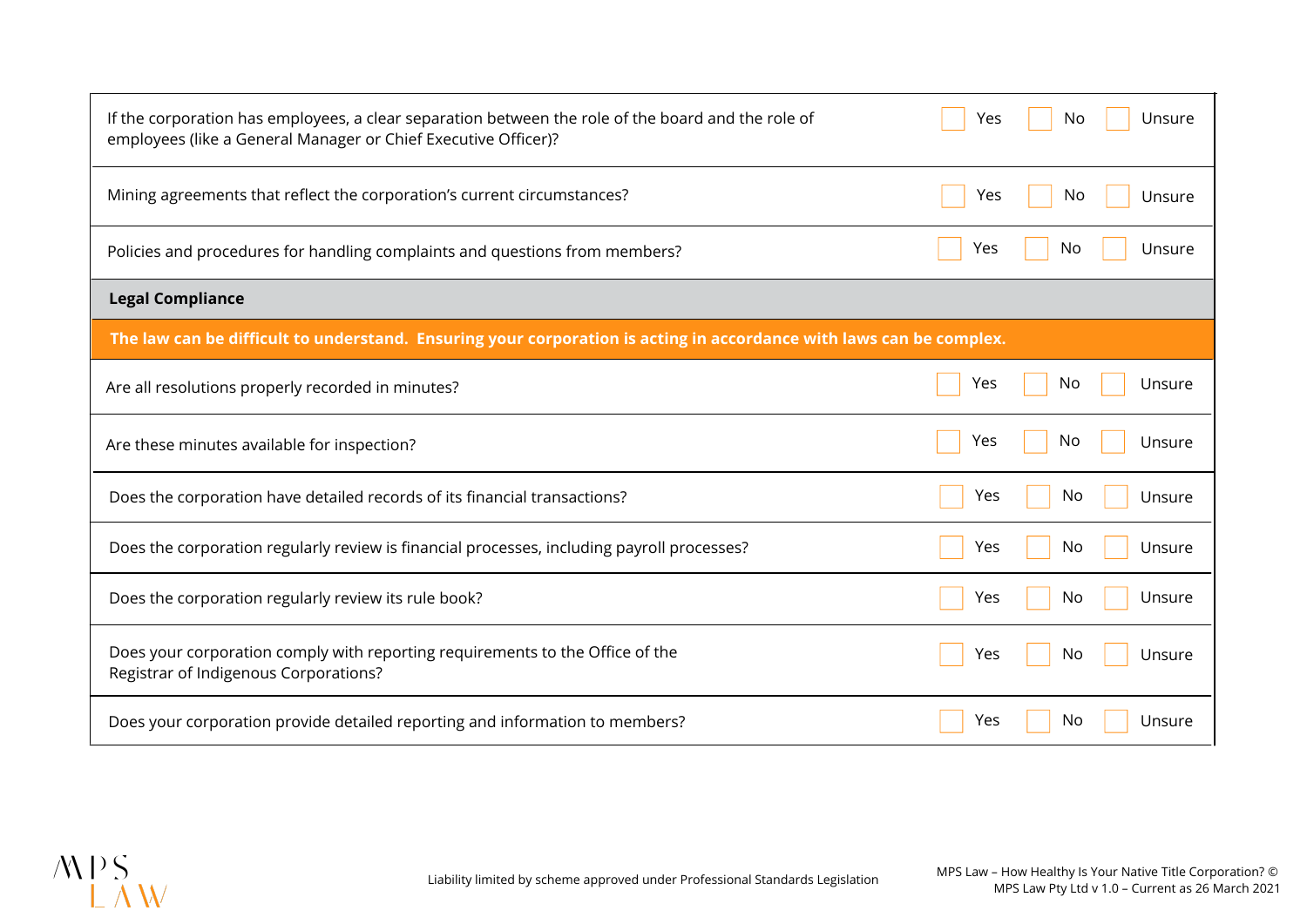| <b>Legal Compliance</b>                                                                                                                                                                               |                     |
|-------------------------------------------------------------------------------------------------------------------------------------------------------------------------------------------------------|---------------------|
| Has your corporation followed, and / or intend to follow, the decisions of native title holders for<br>native title decisions?                                                                        | Unsure<br>Yes<br>No |
| Have all directors and contact persons consented (and are these consents filed)?                                                                                                                      | Yes<br>No<br>Unsure |
| Have directors and related parties to directors received benefits that have been approved by members?                                                                                                 | Yes<br>No<br>Unsure |
| Have minutes of directors meetings and annual general meetings been recorded and signed (which<br>means being approved by those who were at the meeting as being accurate)?                           | Yes<br>No<br>Unsure |
| <b>Directors Behaviour</b>                                                                                                                                                                            |                     |
|                                                                                                                                                                                                       |                     |
| Director's hold an important and sometimes difficult role in the corporation. Directors must act professionally and must always<br>act in the best interests of the corporation. Does the board have? |                     |
| A conflict of interest register?                                                                                                                                                                      | Yes<br>No<br>Unsure |
| A diversity of board membership?                                                                                                                                                                      | Yes<br>Unsure<br>No |
| A financial literacy training program?                                                                                                                                                                | Yes<br>No<br>Unsure |
| A governance training schedule?                                                                                                                                                                       | Yes<br>No<br>Unsure |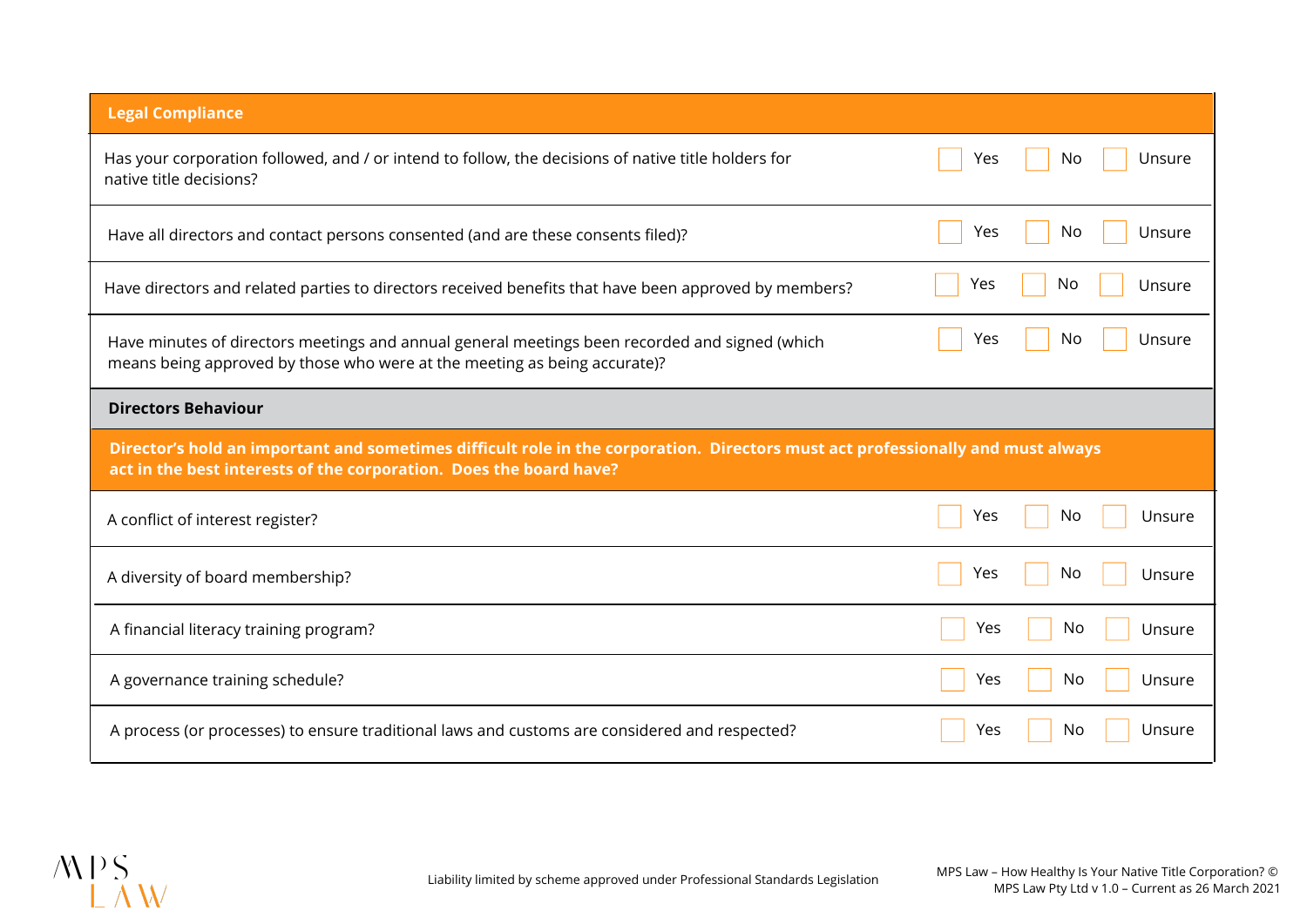| A process to review and update the risk management framework?               | Yes | No. | Unsure |
|-----------------------------------------------------------------------------|-----|-----|--------|
| A process to review and update the strategic plan?                          | Yes | No  | Unsure |
| A record of training completed?                                             | Yes | No  | Unsure |
| A risk management framework?                                                | Yes | No  | Unsure |
| A strategic plan?                                                           | Yes | No  | Unsure |
| Does the board maintain an asset register?                                  | Yes | No  | Unsure |
| Does the board regularly review the financial position of the organisation? | Yes | No  | Unsure |
| Does the board review insurance policies?                                   | Yes | No  | Unsure |
| Does the corporation have a directors induction process?                    | Yes | No  | Unsure |
| Equal representation of male and female directors?                          | Yes | No  | Unsure |
| Independent directors?                                                      | Yes | No. | Unsure |

 $\bigwedge_{L} \bigvee_{N} \bigvee_{L}$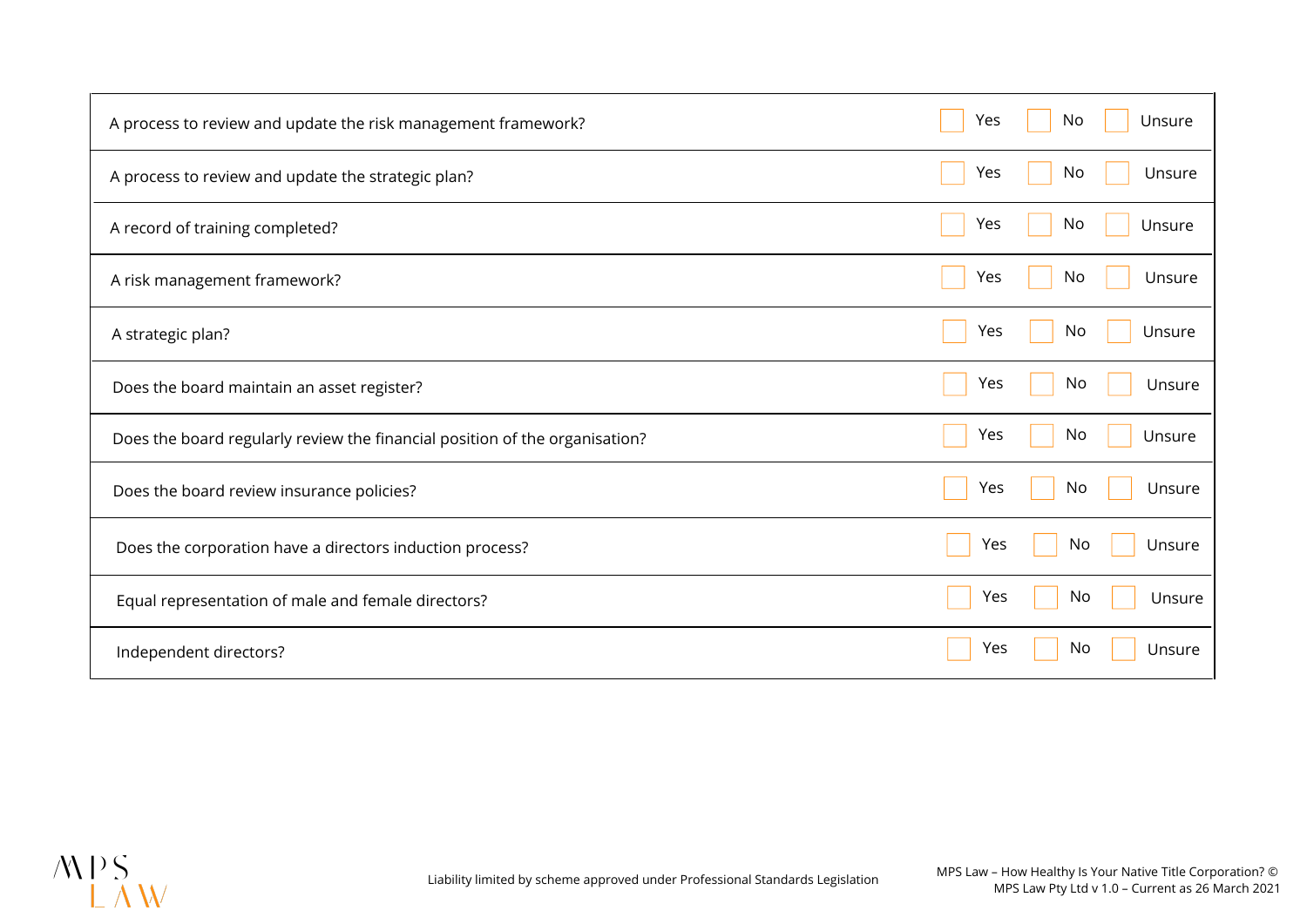| <b>The Future</b>                                                                                                                                                                                |                      |  |
|--------------------------------------------------------------------------------------------------------------------------------------------------------------------------------------------------|----------------------|--|
| It is important the corporation plan for the future. Your corporation's plans should reflect your capacity and your goals. Has your<br>corporation considered and /or implemented the following? |                      |  |
| A communication strategy for member engagement?                                                                                                                                                  | Unsure<br>Yes<br>No. |  |
| A newsletter for members?                                                                                                                                                                        | Yes<br>No.<br>Unsure |  |
| A safe and secure document storage service or process?                                                                                                                                           | Yes<br>No.<br>Unsure |  |
| A skills-based and transparent process for the nomination and election of directors?                                                                                                             | Yes<br>No<br>Unsure  |  |
| A well-maintained website?                                                                                                                                                                       | Yes<br>No.<br>Unsure |  |
| An overall strategic plan, which may include a group charter?                                                                                                                                    | No<br>Unsure<br>Yes  |  |
| Cultural programs to continue on-Country engagement, particularly with younger members?                                                                                                          | Yes<br>No<br>Unsure  |  |
| Do members understand your governance structure?                                                                                                                                                 | Yes<br>No<br>Unsure  |  |
| Emergency support and assistance for members?                                                                                                                                                    | Yes<br>No<br>Unsure  |  |
| Employment and training programs for members?                                                                                                                                                    | Yes<br>No<br>Unsure  |  |
| Establishing an office or arts centre in the native title area?                                                                                                                                  | No<br>Yes<br>Unsure  |  |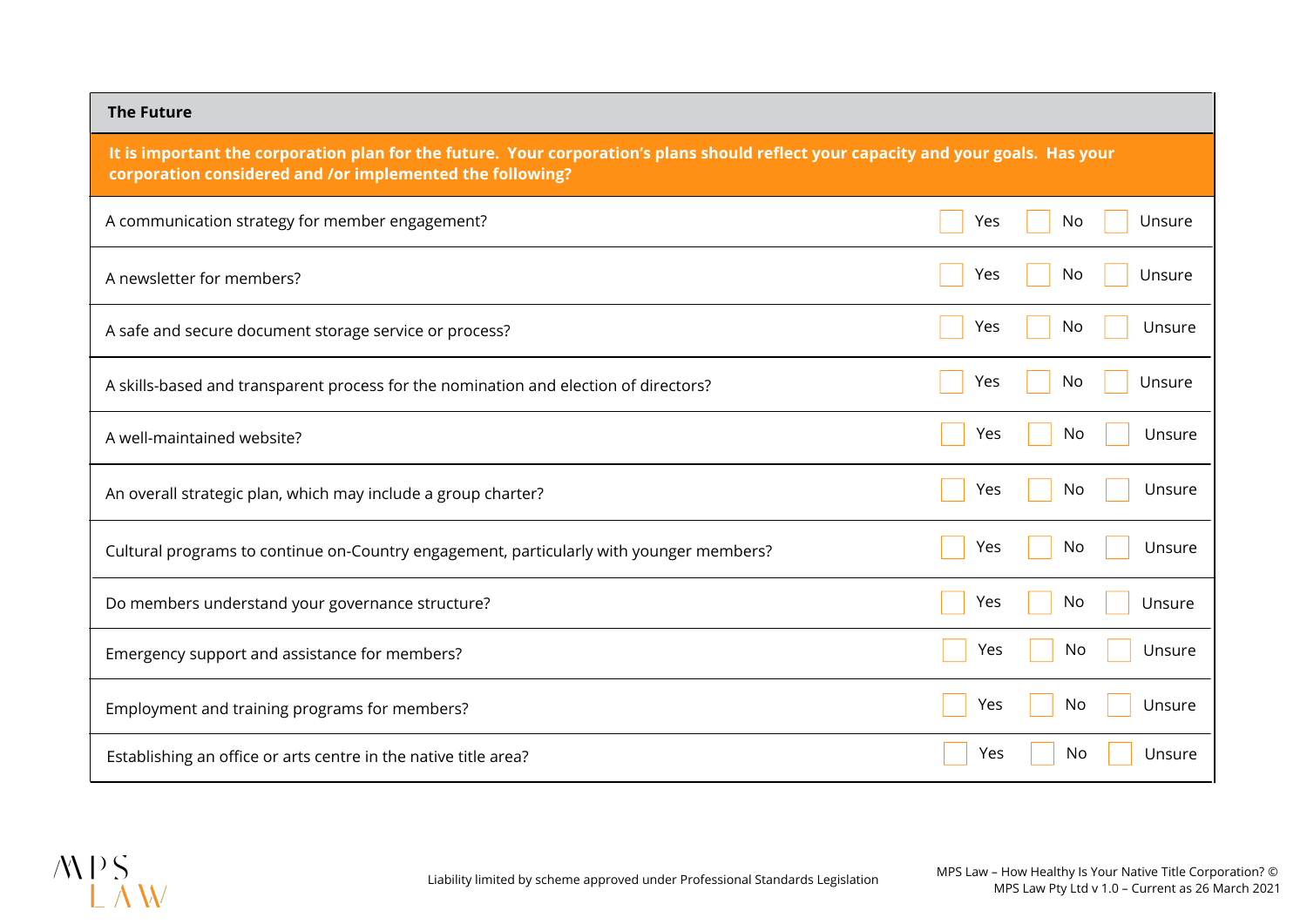| Establishing caring for Country programs, employing rangers, or other methods to ensure<br>Country is protected? | No.<br>Yes<br>Unsure |
|------------------------------------------------------------------------------------------------------------------|----------------------|
| Long-term funding arrangements for corporation operation costs?                                                  | Yes<br>No.<br>Unsure |
| Preservation of language programs to assist in community wellbeing?                                              | Yes<br>No<br>Unsure  |
| Processes for meeting conduct and organisation, including board meeting preparation?                             | Yes<br>No.<br>Unsure |